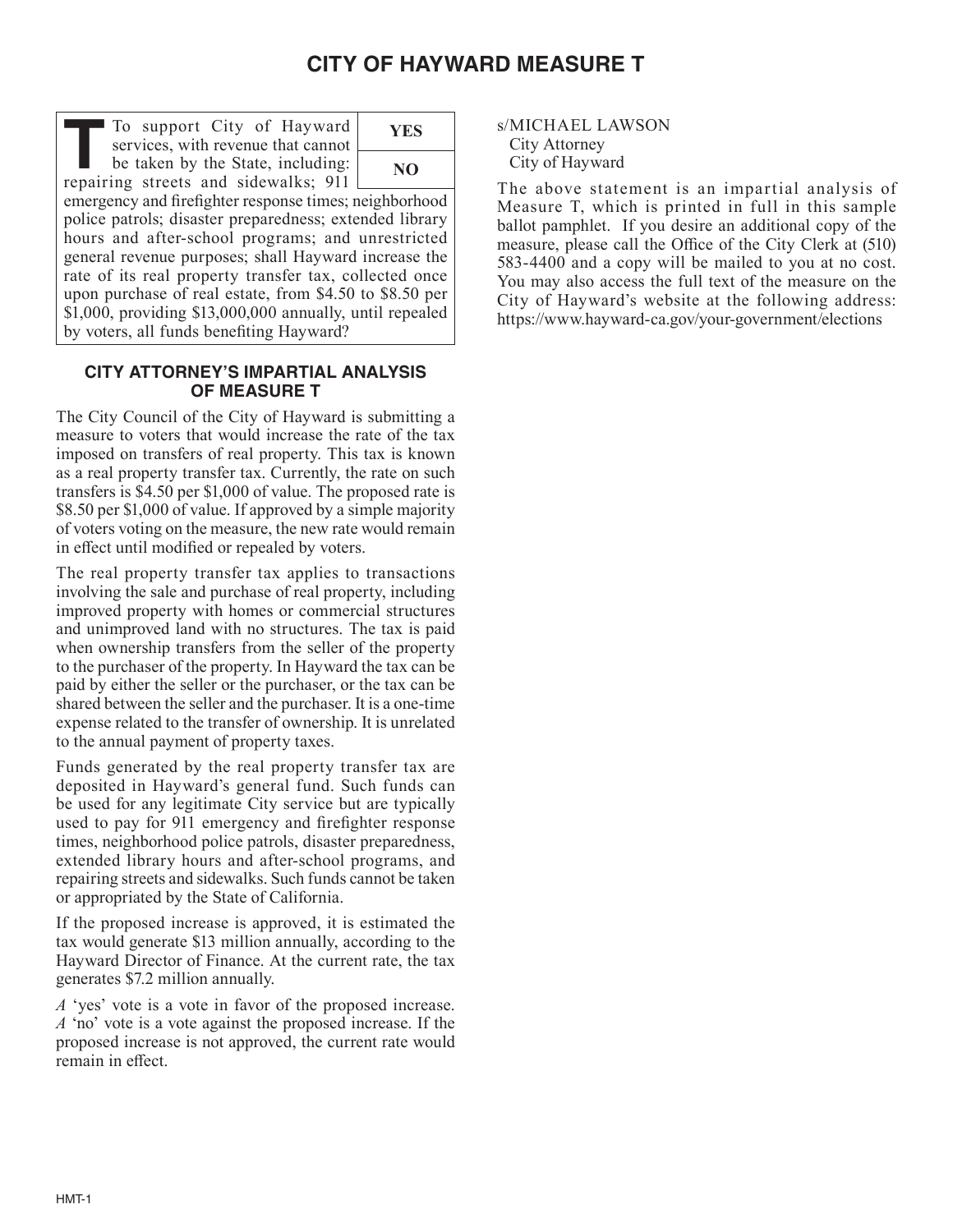# **ARGUMENT IN FAVOR OF MEASURE T**

Protecting Hayward's quality of life is critical – for our safety, our neighborhoods, our property values, and our future. If you agree, there's nothing more important on the November ballot than **Measure T. Please join us in VOTING YES.** 

The City of Hayward is working hard to make local government work better, operating with 22% fewer employees today than 10 years ago. City workers are contributing a larger share of their healthcare and retirement benefits than ever before. Despite these and other efficiencies, a structural deficit is expected to exhaust City General Fund reserves by 2022 if not addressed.

Measure T provides an affordable way to help close the gap.

**Without increasing the cost of living to local residents,**  Measure T authorizes adjusting Hayward's existing Real Property Transfer Tax (RPTT) to help maintain vital city services, such as:

- Fixing potholes, repairing streets and reducing traffic
- Maintaining 911 emergency response times
- Continuing adequate neighborhood police patrols
- Offering after-school programs and extended library hours
- Providing affordable housing solutions for seniors, families and the homeless.

**This is NOT an ongoing property tax or repetitive tax.** The RPTT is collected **only once** in transaction closing costs when Hayward residential and commercial properties are bought/sold. Businesses pay their fair share through the RPTT when they too buy/sell Hayward properties.

**Taxpayer Safeguards are REQUIRED.** ALL FUNDS MUST STAY LOCAL for City of Hayward purposes. The State can't take these funds away. Independent financial audits and regular public reporting ensure proper spending.

Hayward's RPTT is currently the lowest among Alameda County charter cities. Measure T would make ours the second lowest, well below six other cities.

Please join firefighters, police, neighborhood, civic and business leaders, seniors, parents, and residents throughout Hayward uniting behind Measure T to protect Hayward's future.

## **Join us - VOTE YES on Measure T.**

www.protecthaywardsfuture.com

s/MICHAEL SWEENEY Mayor, City of Hayward, Retired s/MARGARET MARY (MIMI) BAUER President, Fairway Park Neighborhood Association s/JOSEPH A. OCHOA 35-year Hayward Resident, Southgate Neighborhood s/FREDDYE M. DAVIS President, Hayward South Alameda County NAACP s/JOAN E. SIEBER Retired Professor, Cal State University East Bay

## **REBUTTAL TO ARGUMENT IN FAVOR OF MEASURE T**

**Lots of promises but no guarantees.** Before you make up your mind on Measure T, read the fine print: "unrestricted general revenue purposes" means City Hall can use this tax to pay for anything they want.

All the safeguards and oversight don't change the fact that there is no guarantee this money will be used for city services. In fact, if you vote yes on this tax, most of the money will probably be used to pay for pensions for retired City Hall bureaucrats.

**This IS an ongoing tax.** EVERYONE, including seniors, who are selling their homes in Hayward will pay this tax. This tax does increase the cost of living for Hayward's newest residents including first-time homebuyers.

Help put Hayward on the right track to a sustainable future by telling City Hall to deal with its spending problem before it asks for more money.

#### **Vote NO on Measure T.**

s/SOFYAN KARIM Hayward resident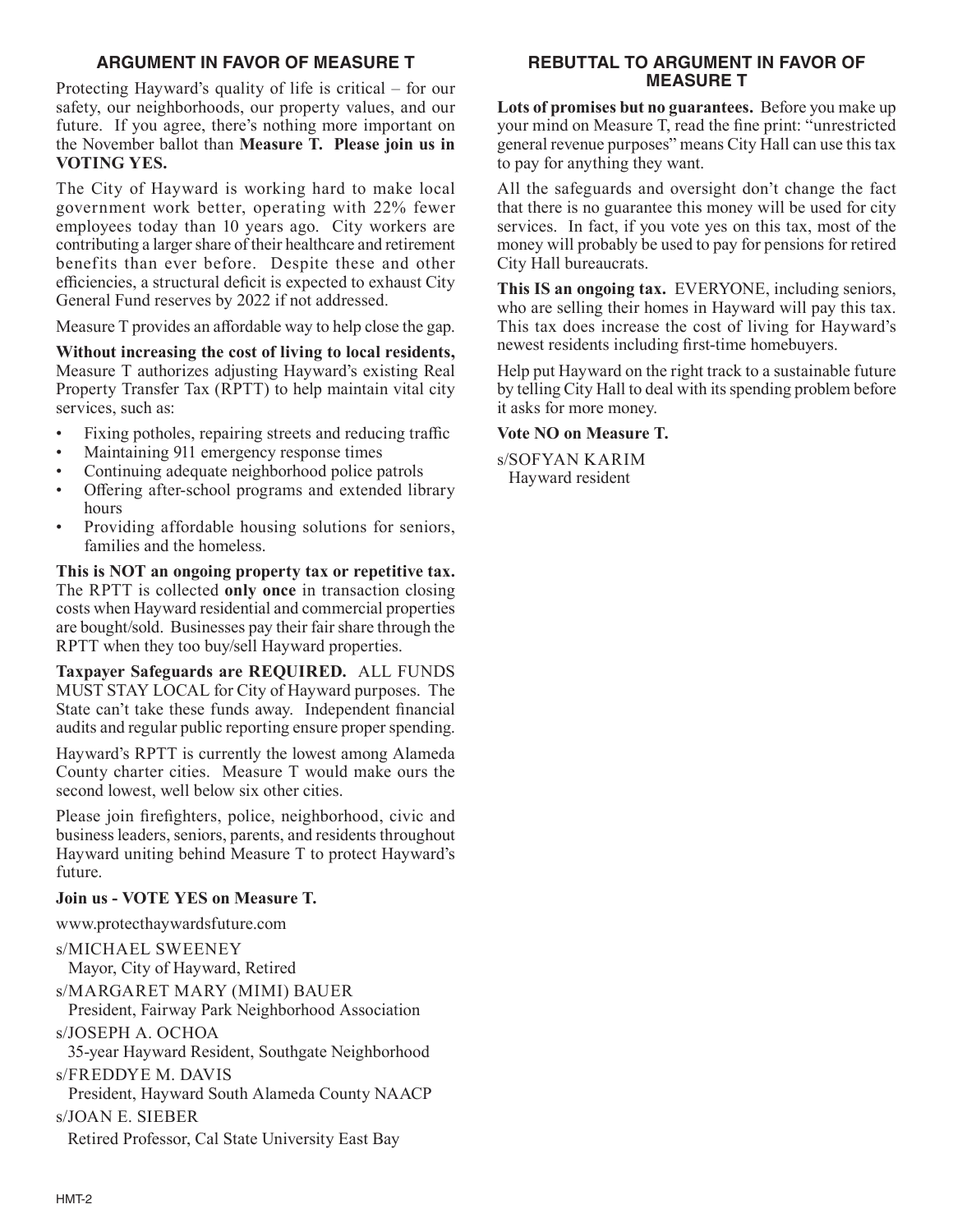# **ARGUMENT AGAINST MEASURE T**

The City of Hayward has a spending problem and wants to try to solve it by making housing more expensive. The price of a typical home in Hayward is now more than \$700,000. That's too expensive for most first-time homebuyers, or families who want to put down roots here in Hayward, and for our children. Now the City wants to add thousands of dollars to the price of a home by almost doubling their transfer tax rate. A homebuyer can't finance the cost of the transfer tax. It's money they must bring to the table. If you don't want the City of Hayward to make the housing crisis worse, please vote no on the transfer tax increase.

Another problem with treating home sales like a piggy bank is that it's unreliable. The City seems to have forgotten that home sales are unpredictable and can drop significantly from year to year. Plus, by making homes more expensive, this transfer tax increase could result in fewer homes being sold. When that happens, the City will receive much less revenue from this tax than it expects.

The City of Hayward needs to fix this problem by taking another look at how it spends its money. If Hayward really does need more revenue, then the City Council needs to come up with a reliable and fair solution that asks everyone who needs city services to help. Putting the burden of generating more money for City Hall on the backs of home owners and home buyers isn't fair and isn't smart.

Please send a message to City Hall that the transfer tax increase is a bad idea that will cause problems and not fix them. Please vote no on the transfer tax increase.

s/BILL ESPINOLA Hayward resident

## **REBUTTAL TO ARGUMENT AGAINST MEASURE T**

There's one thing that the lone individual registering opposition to Measure T didn't tell you: he's a real estate agent and landlord with a special interest in protecting his profits over Hayward's quality of life.

In contrast, we speak for Hayward homeowners and residents.

Here are the facts:

**FACT:** Measure T is about two things: maintaining vital city services that Hayward needs and protecting our quality of life – **without impacting residents' daily cost of living.**

**FACT:** Hayward is one of the Bay Area's most affordable home-buying communities. Measure T won't change that.

**FACT:** This fee will be collected **only once** - when you buy or sell property. (It's a drop in the bucket compared to typical real estate agent fees.)

**FACT:** Measure T will directly benefit Hayward residents and the services we value most:

- Pothole repairs and street maintenance
- Adequate rapid-response times for 911 medical, fire and police emergencies
- Neighborhood police patrols
- Fire protection/prevention services
- Reducing traffic on Hayward city streets
- Extended library hours

**FACT: Measure T MANDATES taxpayer protections.** All funds stay IN Hayward FOR Hayward. None of this money can be taken by Sacramento. Independent audits and regular public reporting ensure proper spending.

Hayward continues to move forward every year, becoming a more desirable place to live. This is happening because our city and community are taking steps together to grow responsibly and pay attention to protecting Hayward's quality of life. Let's keep the momentum going.

## **Stand with us. You'll be in good company.**

## **VOTE YES on Measure T.**

www.ProtectHaywardsFuture.com

s/JUDITH HARRISON

President, Friends of Hayward Library

s/JULIUS C. WILLIS, JR.

Board Member, Eden Shores Homeowners Association s/MINANE JAMESON

Vice President, Fairway Park Neighborhood Association, HARD Director

s/RANDY J. WRIGHT Block Captain, Neighborhood Alert - Hayward Hills

s/ELISA MÁRQUEZ Mayor Pro Tem, City of Hayward, Lifelong Resident